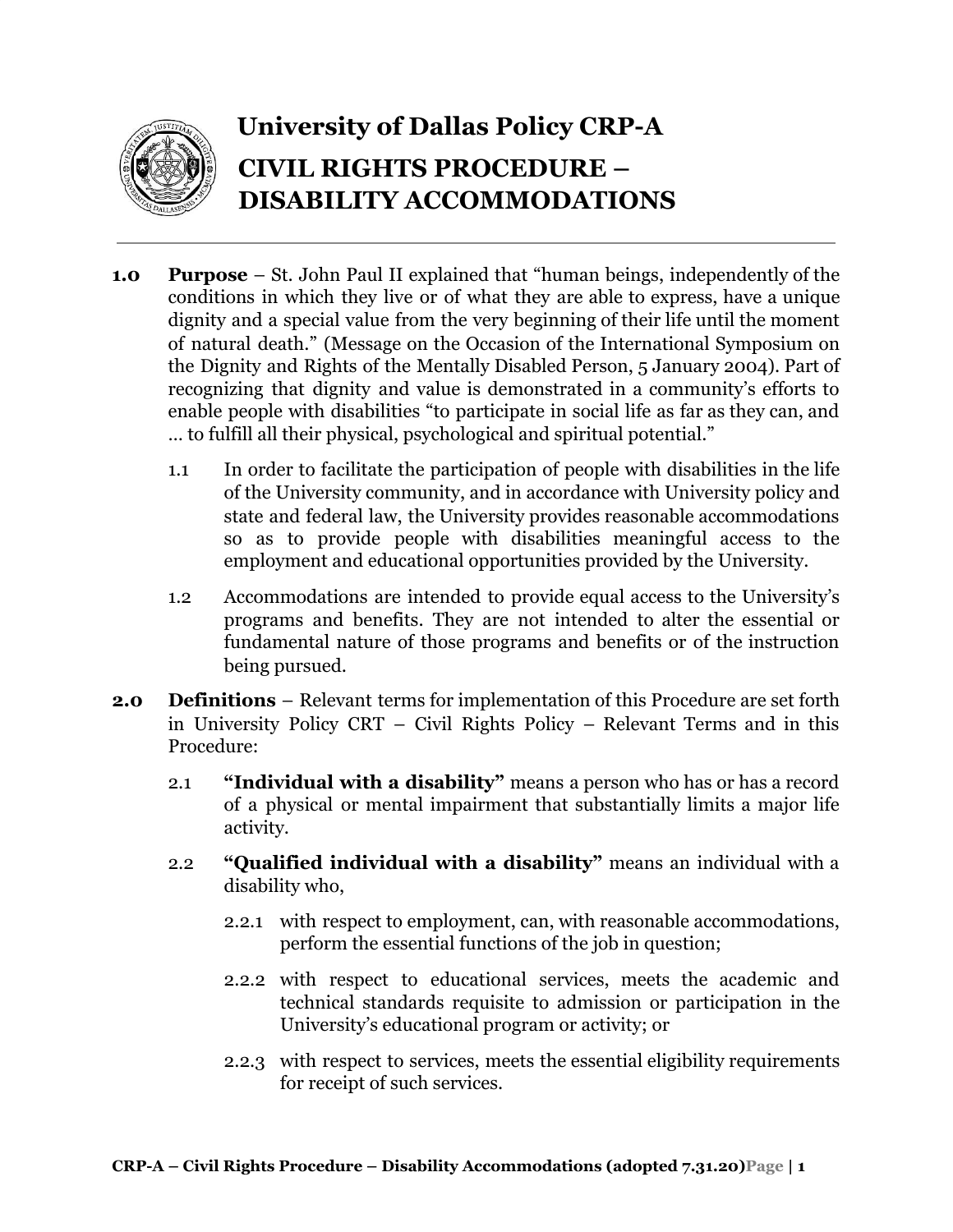## 2.3 **"Reasonable accommodation"** means,

- 2.3.1 with respect to employment, such modifications to the employment environment that make it possible for the Employee to perform the essential functions of the job in question;
	- 2.3.1.1 Accommodations that would impose an undue hardship on the operation of the University's program or activity are not reasonable.
- 2.3.2 with respect to services, such modifications to its academic requirements as are necessary to ensure that such requirements do not discriminate or have the effect of discriminating, on the basis of disability, against a qualified individual with a disability.
	- 2.3.2.1 Accommodations that alter the essential or fundamental instruction being pursued in an academic program or course are not reasonable accommodations.
- 2.4 **"Student Disability Services Coordinator"** means the person designated by the University to coordinate implementation of this Procedure as it regards Students with disabilities.
- 2.5 **"Visitor Accessibility Services Coordinator"** means the person designated by the University to coordinate implementation of this Procedure as it regards visitors with disabilities.
- **3.0 Student Accommodations** Students may request accommodations through Student Disability Services.
	- 3.1 **Questions** Students with questions regarding accommodations or the accommodations process may review the Student Disability Services website and/or contact the Student Disability Services Coordinator.
		- 3.1.1 The main Student Disability Services web page is

[udallas.edu/sds](http://www.udallas.edu/sds)

3.1.2 The Student Disability Services Coordinator is

**Joshua Skinner, J.D.** Compliance Officer

Cardinal Farrell Hall, 1st Floor Email: [jaskinner@udallas.edu](mailto:jaskinner@udallas.edu) Office: (972) 721-5120

3.2 **Submission of Requests** – Students should submit requests for accommodation through the University's online request system:

[udallas.edu/ada-request](http://www.udallas.edu/ada-request)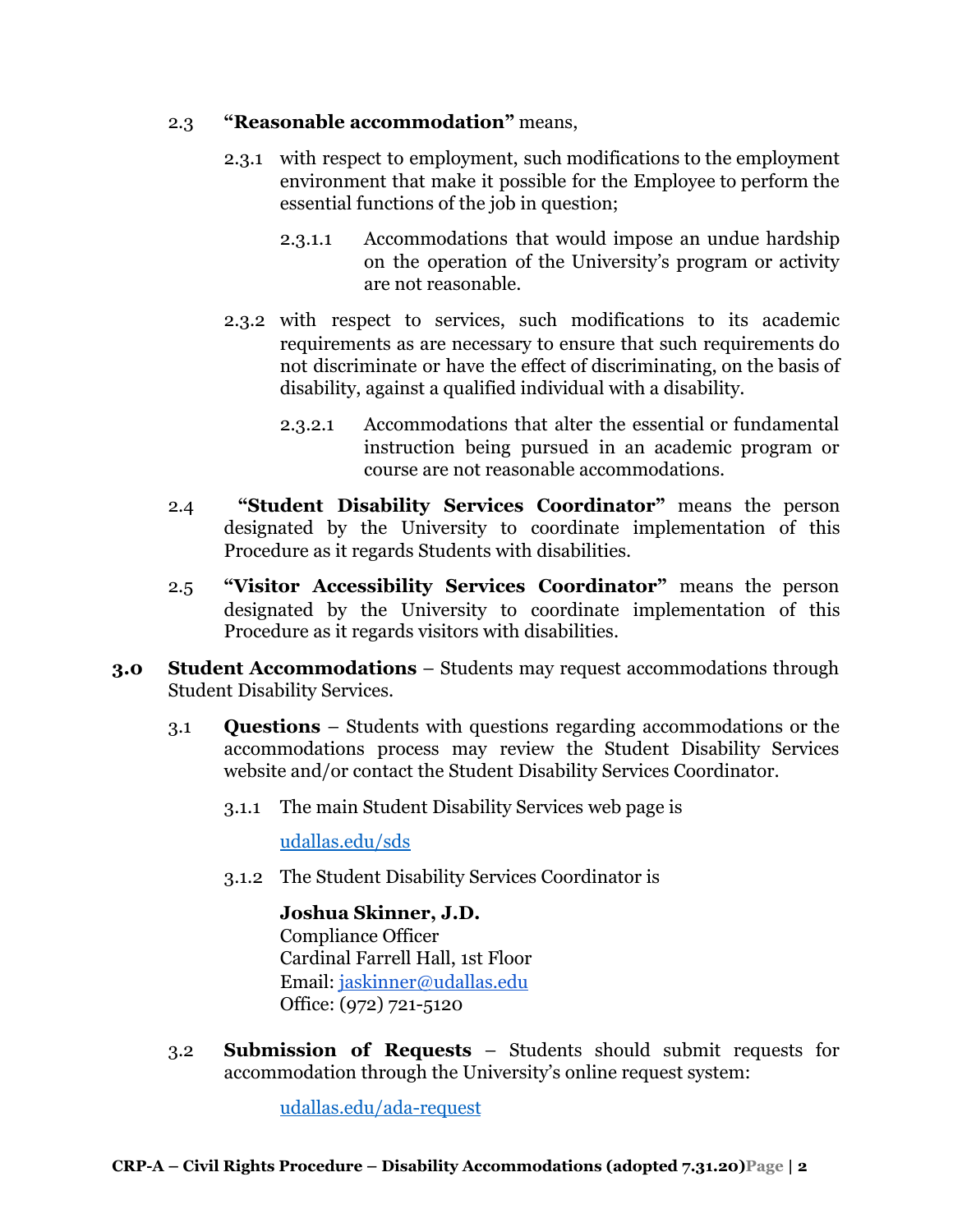- 3.3 **Supporting Documentation** Disability accommodation requests must be supported by appropriate documentation from a qualified professional.
- 3.4 **Review of Requests** Student disability accommodation requests are reviewed by the Student Disability Services Committee. The members of the Student Disability Services Committee are:

Joshua Skinner, J.D., Chair David Andrews, Ph.D., Dean of Constantin College Julia Carrano, J.D., Dean of Students Amy Fisher-Smith, Ph.D., Associate Professor of Psychology Lora Rodriguez, M.D., Student Health Services Matthew Spring, Ph.D., Director of Academic Success

- 3.5 **Implementation of Accommodations** After being authorized by the Student Disability Services Committee, the Student is notified of the authorization by the Student Disability Services Coordinator and the Student coordinates with the appropriate University Employees, including faculty and/or staff, for implementation of the accommodations. The Student Disability Services Coordinator is also available to assist the Student in the implementation process.
	- 3.5.1 **Appeal Regarding Faculty Implementation** If the Student Disability Services Coordinator is unable to negotiate a resolution of a disagreement between a Student and faculty member regarding implementation of accommodations, or two (2) weeks have passed since the Student notified the Coordinator of the disagreement and no resolution has been reached, the Student may submit a written appeal to the Coordinator that will be heard by the Dean (or designee) who oversees the course in question. The Dean's decision is final.
	- 3.5.2 **Appeal Regarding Student Affairs Implementation** If the Student Disability Services Coordinator is unable to negotiate a resolution of a disagreement between a Student and the Office of Student Affairs regarding implementation of accommodations, or two (2) weeks have passed since the Student notified the Coordinator of the disagreement and no resolution has been reached, the Student may submit a written appeal to the Coordinator that will be heard by the Provost (or designee). The Provost's decision is final.
- 3.6 **Interactive Process** The review, granting, and implementation of disability-based accommodations is intended to be an interactive process between the Student and University officials. In addition, the implementation of disability-based accommodations may require the